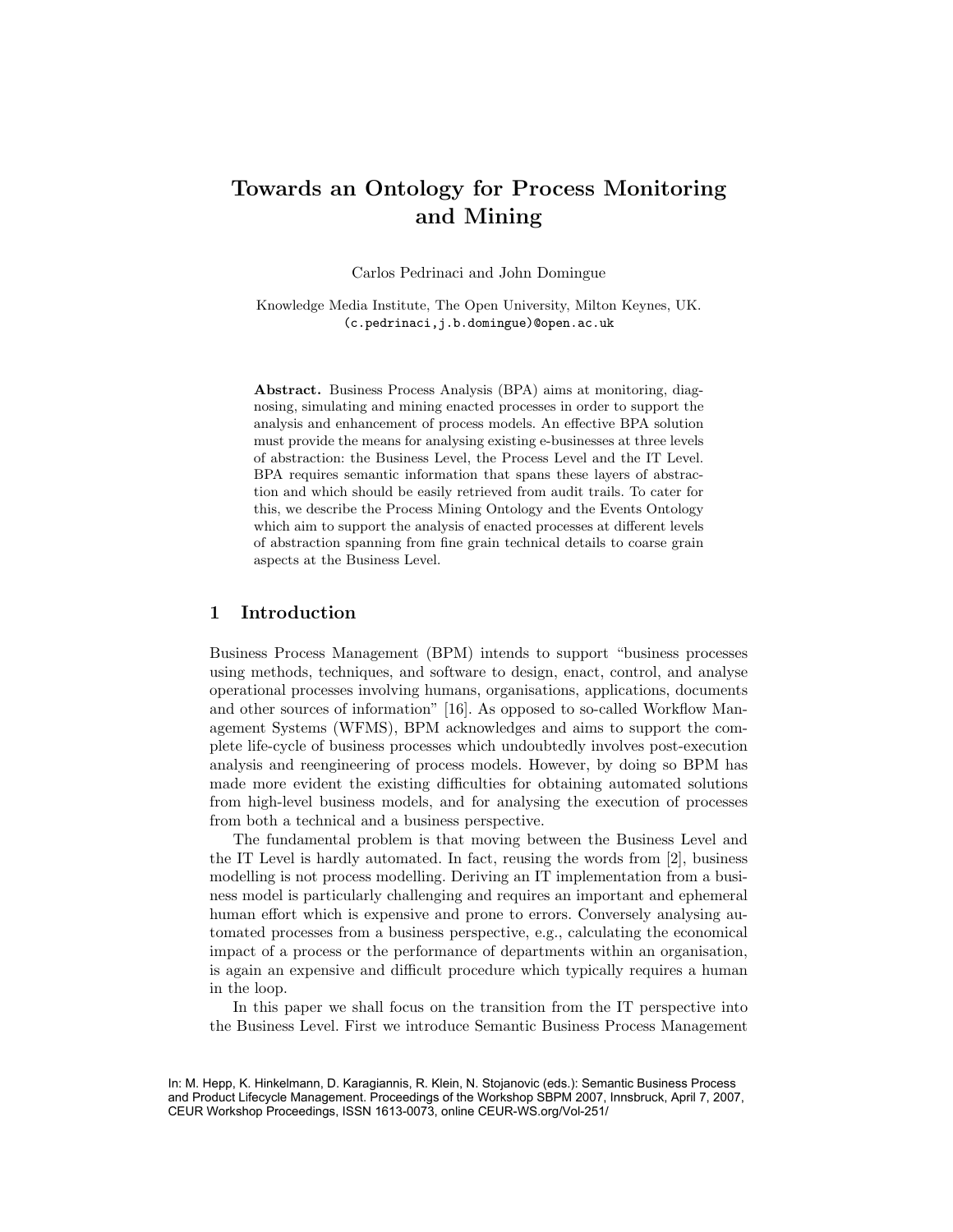and present our approach to overcoming BPM limitations. Next, we focus on the mining and monitoring of processes. In particular we present initial work on the Process Mining Ontology (PMO) which aims to capture events taking place during the life-cycle of business and IT processes and combine it with additional mining information in order to support the analysis of enacted processes at different levels of abstraction spanning from fine grain technical details to coarse grain aspects at the Business Level. Finally, we summarise and identify future research that will be carried in this context.

### 2 Semantic Business Process Management

So far BPM has focussed mainly on supporting the graphical definition of business processes and on the derivation of skeletal executable definitions that could automate them. From the modelling perspective, notable examples are Eventdriven Process Chains (EPC) [7] and the Business Process Modelling Notation (BPMN) [13]. On the technical side, the so-called Service-Oriented Architecture and related technologies such as Web Services, WS-BPEL [11] or Message-Oriented Middleware are perhaps the main enabling technologies [6].

Current approaches to BPM suffer from a lack of automation that would support a smooth transition between the business world and the IT world [5]. On the one hand current technologies only support the derivation of partial definitions of executable processes and still require an important human effort in order to obtain robust deployable solutions. On the other hand, once deployed these automated processes need to be continuously monitored, analysed, enhanced and adapted to meet evolving (business or technical) requirements and to accommodate ever-changing (business or technical) environments.

In [5] the authors argue that the difficulties for automating the transition between both worlds is due to a lack of machine processable semantics. Often business modelling is in fact approached as process modelling [2, 3], and process modelling mainly focusses on the graphical representation of processes using modelling languages, e.g., BPMN, which cannot capture domain specific semantics. As a result, processes definitions do not provide machine processable semantics that could support business practitioners in the analysis and reengineering of processes, and executable processes definitions, e.g., WS-BPEL, are bound to inflexible syntactic definitions which pose important technical difficulties.

Semantic Business Process Management that is, the combination of Semantic Web and Semantic Web Services technologies with BPM, has been proposed as a solution for overcoming these problems [5]. SBPM aims at accessing the process space of an enterprise at the Knowledge Level so as to support reasoning about business processes, process composition, process execution, etc. SBPM builds upon the use of ontologies as a core component providing the required semantic information and enhances the composition, mediation and discovery of Web Services by applying Semantic Web Services techniques.

#### 2.1 The SUPER Approach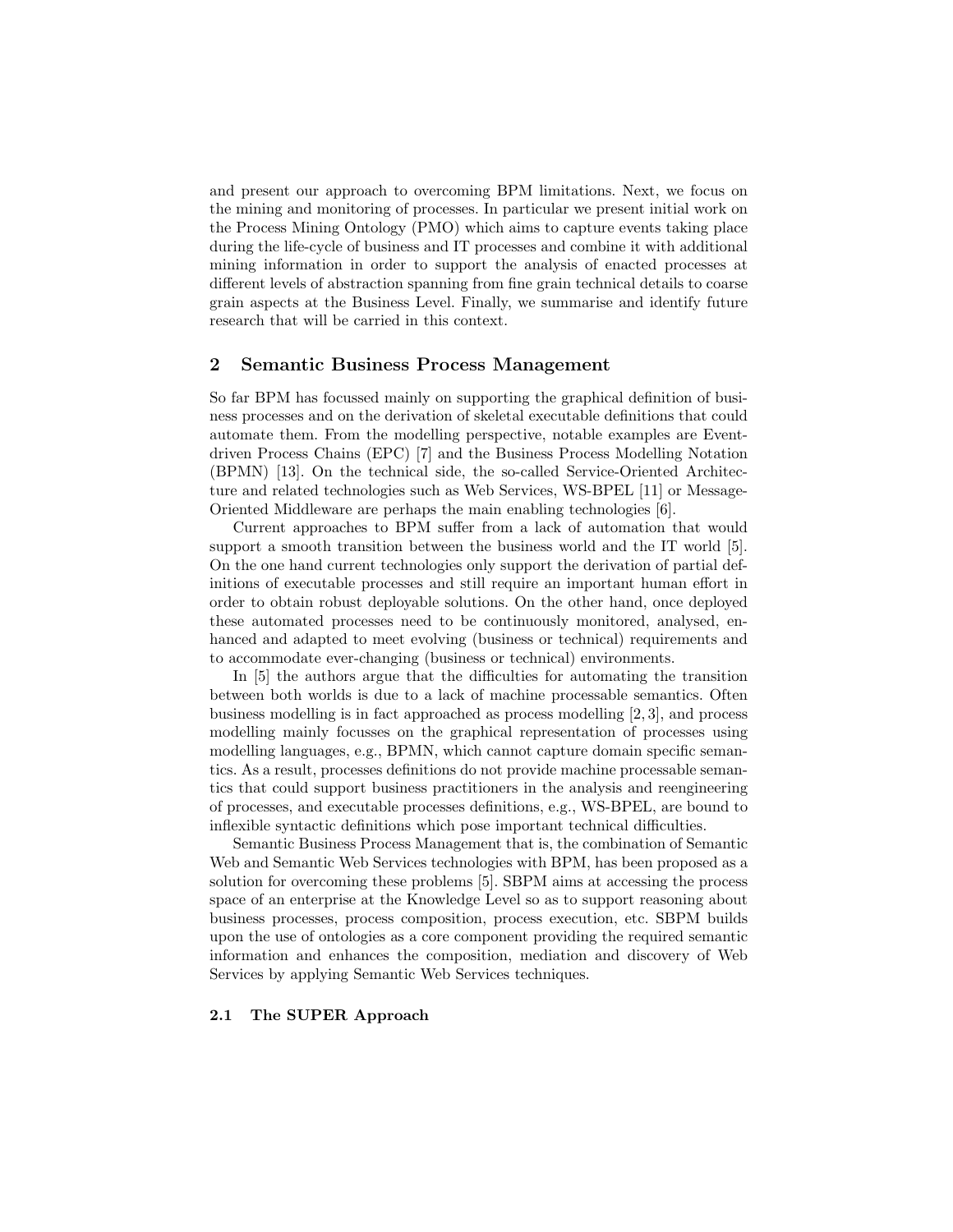Major efforts are currently devoted to pursuing the SBPM vision in the context of the European project SUPER which stands for Semantic Utilised for Process Management within and between Enterprises<sup>1</sup>. The fundamental approach is to represent both the business perspective and the systems perspective of enterprises using a set of ontologies, and to use machine reasoning for carrying out or supporting the translation tasks between the two worlds. An initial version of a comprehensive framework conceptualising the relevant aspects for the automation of Business Process Management tasks has been devised, see Figure 1.

The stack of ontologies builds upon the use of WSMO [14] as the core Semantic Web Services conceptualisation and WSML [1] as the representation language supporting the specification of Ontologies, Goals, Web Services and Mediators. The integration between the different conceptualisations is provided by the Upper-Level Process Ontology which captures general concepts such as Process, Activity, Actor or Role which are extensively reused across the ontologies. In order to enhance the overall coherence it is envisioned that the UPO will be refined using DOLCE [9] as its foundational ontology.



Fig. 1. SUPER Ontology Stack.

The Semantic EPC (sEPC) and Semantic BPMN (sBPMN) ontologies conceptualise EPCs [7] and BPMN [13] respectively incorporating the appropriate links to WSMO concepts. These ontologies therefore provide support for two of the main modelling notations currently used in BPM. The Business Process Modelling Ontology (BPMO) provides a common layer over both sEPC and SBPMN and links them to the rest of the ontologies from the SUPER stack. BPMO links process models to organisational information as conceptualised in the Organisational Ontologies which represent concepts like Organisation, Department, Team or Employee and the relationships between them. It is also

<sup>1</sup> More information at http://www.ip-super.org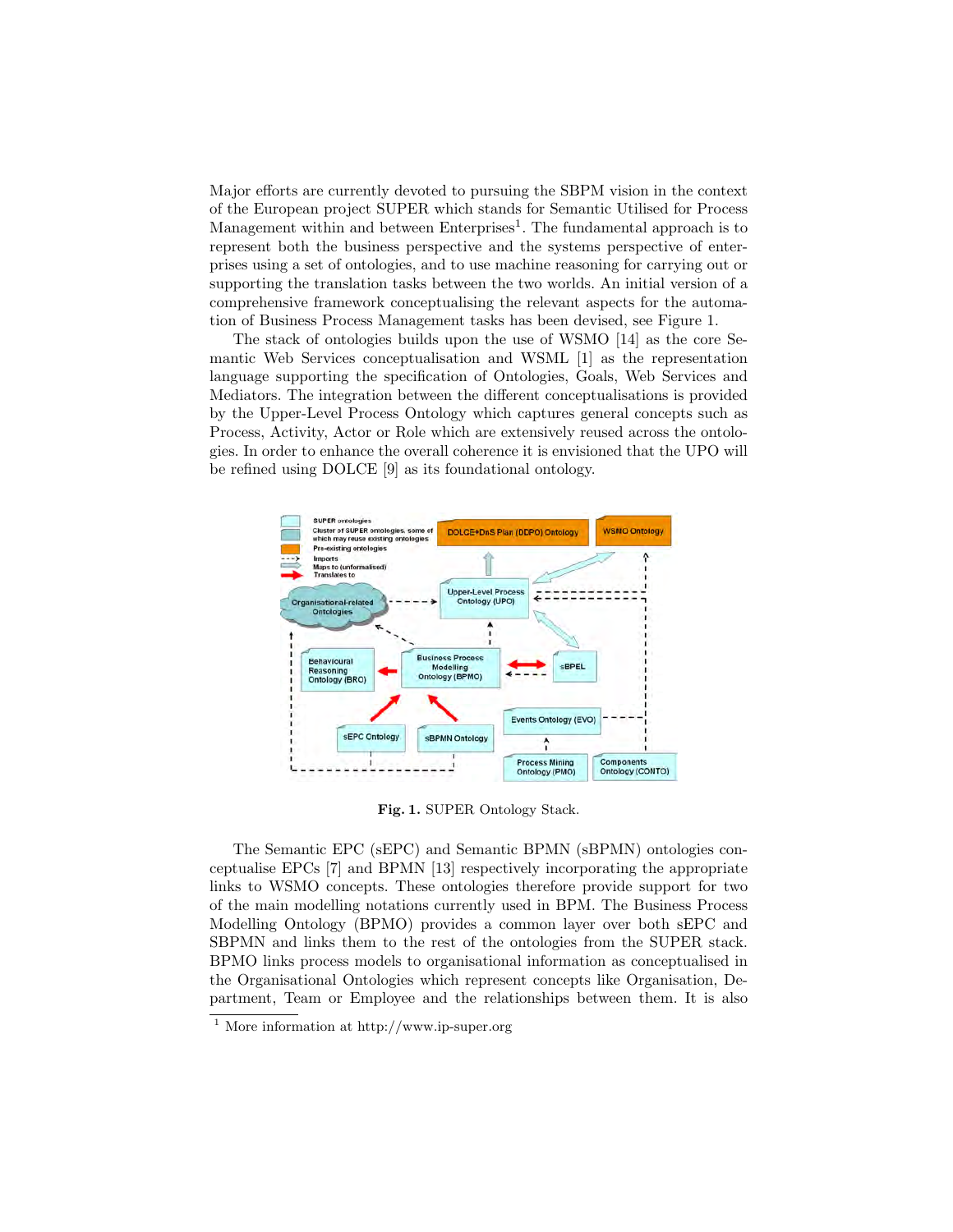linked to the Behavioural Reasoning Ontology (BRO) whose aim is to support the composition of processes by reasoning about their behaviour. Finally, BPMO enables the transformation of business processes modelled using different notations into their executable form. To support the execution of business processes, BPEL [11] has been chosen as the representation language for its extensive support and use. The Semantic BPEL (sBPEL) ontology formalises BPEL and includes additional constructs linked to WSMO so as to support the mediation between heterogeneous data or processes, or the invocation of Goals as opposed to explicitly specified Web Services.

Different transformations between these different conceptualisations have been defined, see red arrows in Figure 1. An additional transformation, although not shown in the figure, has been defined for transforming sBPEL into a serialisation format, BPEL4SWS, for executing processes on extensions of existing workflow engines. BPEL4SWS is an XML serialisation format that is mainly an extension from sBPEL with typical SWS features, e.g. including support for goals instead of predefined activities and use of mediators.

The ontology stack also identifies the Components Ontology which aims to support the conceptualisation of IT Level aspects, such as software components and systems. This ontology will be based on previous research on the semantic management of middleware [12]. Finally, because having semantics at the level of processes but not at the level of monitoring and mining defeats to an important extent the benefits that can be obtained from SBPM, the ontology stack includes two ontologies, the Process Mining Ontology and the Events Ontology which are the focus of this paper.

## 3 Semantic Process Monitoring and Mining

One of the distinguishing characteristics of BPM solutions with respect to traditional WFMS is commonly referred to as Business Process Analysis(BPA) [16]. In a nutshell, BPA aims at monitoring, diagnosing, simulating and mining enacted processes in order to support the analysis and enhancement of process models. The main goal pursued by BPA are on the one hand the verification or validation of the actual execution with respect to prescribed or expected processes, and on the other hand the identification, in a more or less timely manner, of potential improvements of business processes. The knowledge gained in this phase is thus employed for reengineering and fine tuning existing process definitions.

[3] identifies three main levels for the analysis of e-businesses information systems, as shown in Figure 2: the Business Level, the Process Level and the IT Level. The first level is concerned about the value exchanges between the different actors involved (e.g., companies) and is therefore of particular relevance for business practitioners. The second level considers the process point of view (e.g., BPEL level) and is usually the focus of process architects. Finally, the third level is concerned about technical details such as the decomposition of a process into Web Services. An effective BPA solution must therefore provide the means for analysing existing e-businesses at these three layers.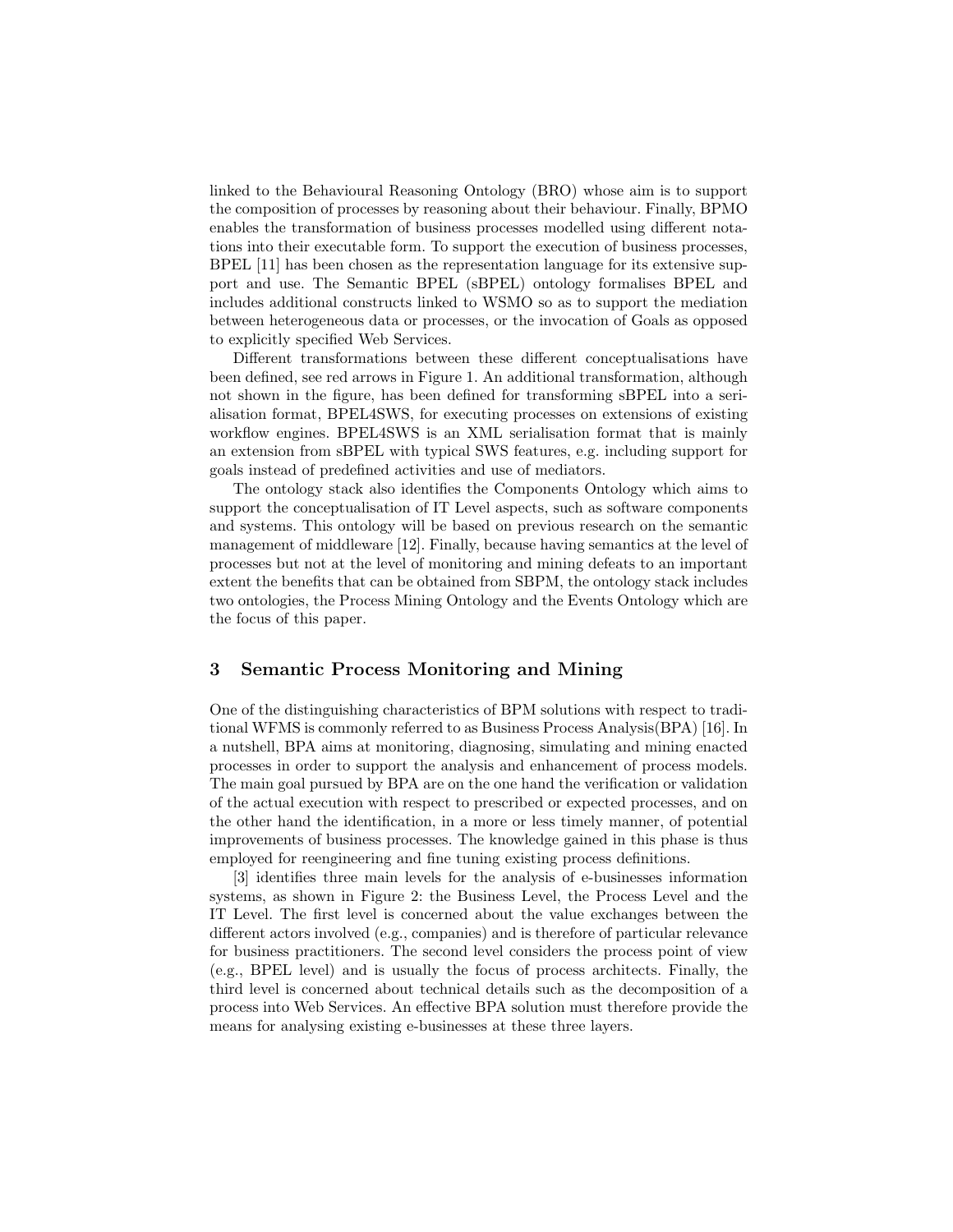This layering is even more complex since there can be, and there usually are, nested layers and different perspectives that can be adopted within each of these layers. For instance the business analyst could focus on individuals, departments or the whole organisation. The process execution view might involve several (sub) processes, i.e., what appears to a process as a simple atomic task might in fact be supported by another process as is often the case for complex processes. Finally, the process execution will rely on some actual IT infrastructure which will follow some algorithm–a process in itself–which we might need to analyse.



Fig. 2. Business Process Analysis layers.

Further complications come from the fact that although these layers are clearly distinguished, there exists an inherent intertwining between them. On the one hand, decisions at the Business Level have implications at the Process Level which might in turn affect the IT Level. On the other hand, the execution of some activity by some system, e.g., a Web Service, affects the Process Level and this might escalate to the Business Level. It is worth noting that this propagation between layers takes place both at design time and runtime. In fact, in some domains like telecommunications where for example quality of service is crucial, the technical details regarding the process execution are of particular relevance at the Process Level and even at the Business Level. Being able to properly correlate the data between layers at runtime can therefore be of particular importance. Automating this, as necessary for what is commonly referred to as Business Process Intelligence, requires semantic information that spans these layers of abstraction and which should be easily retrieved from audit trails.

#### 3.1 On the Need For a Process Mining Ontology

BPA is mainly targeted at business users and process architects, although it is also concerned about the technical details since automated processes execution eventually depend on the underlying IT infrastructure. In fact, Business Activity Monitoring (BAM), one of the main areas in BPA, uses data logged by the underlying IT support in order to monitor, diagnose and mine executed processes.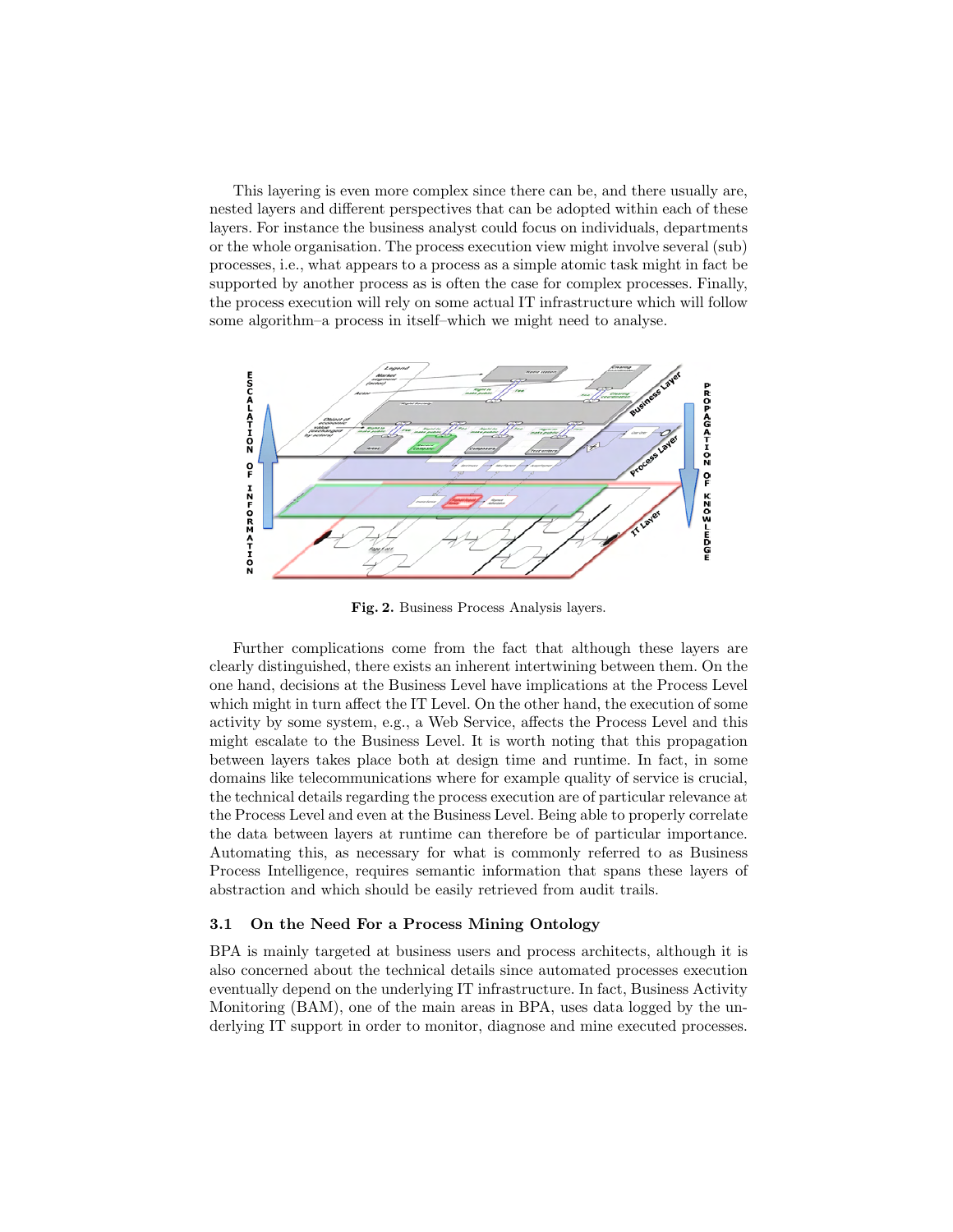In this paper we shall use *audit trail* as commonly adopted in the Workflow and Business Management communities to refer to this data.

So far, extensive work has been devoted to the definition of mechanisms for the communication of events or notifications between systems. Among this work we can mention CORBA, JMS, WS-Eventing, WS-Notification or Message-Oriented Middleware in general [6, 10]. These technologies, although not uniquely devoted to supporting monitoring, provide the necessary technical support for communicating monitoring information at runtime. What remains to be defined is an appropriate format for capturing audit trails in a way that would support the creation of fully-fledged generic BPA solutions. In fact, as often happens in IT, every specific system provides its own level of detail in heterogeneous formats making it particularly difficult to integrate the audit trails generated by diverse systems as well as it complicates the creation of general purpose BPA solutions.

Perhaps the main effort in defining a common format for storing audit trails has been undertaken in the context of the ProM framework, a pluggable environment for process mining [17]. ProM is able to apply a wide range of process mining algorithms over log data stored in MXML [18], an XML-based format that captures the necessary information for process mining. In a nutshell, MXML establishes that each audit trail should be an event happened at a specific moment during the execution of an uniquely identifiable activity. The events should specify what actually happened (e.g., start or end of an activity) and they should refer to a concrete process instance belonging to a specific process. The reader is referred to [18] for more details about the format.

MXML has proven to be suitable for capturing diverse audit trails. In particular there currently exists support for importing logs from PeopleSoft, Staffware or FLOWer to name a few [18]. Still, MXML is not all there needs to be to support SBPM. Audit trails, although generated by general purpose software, obviously concern domain specific resources. That is, work may be performed by a specific person, belonging to a specific department from a concrete office of a given company. An MXML log is only able to refer to a label identifying the name of this person. The actual semantics, i.e., who that person is, where he or she works and other related information are not available. Indeed, in many cases it may be possible to create ad-hoc solutions for retrieving this knowledge but this clearly defeats the very purpose of defining a generic format. In other words, MXML suffers from a lack of machine processable semantics as we previously identified for BPM in general. As a result navigating through the levels of abstraction required for analysing e-business solutions requires a human in the loop capable to identify the links and relations across layers.

Semantic Web technologies, in particular ontologies [4] for they are formal, sharable and extensible representations, together with the related tooling such as repositories and reasoners, offer a suitable framework on which to build upon generic BPA solutions. First, they are particularly well-suited for defining shared conceptualisations in order to support the integration of heterogeneous and interorganisational sources of information. Second, having a formal definition they are amenable to automated reasoning, providing the flexibility required for nav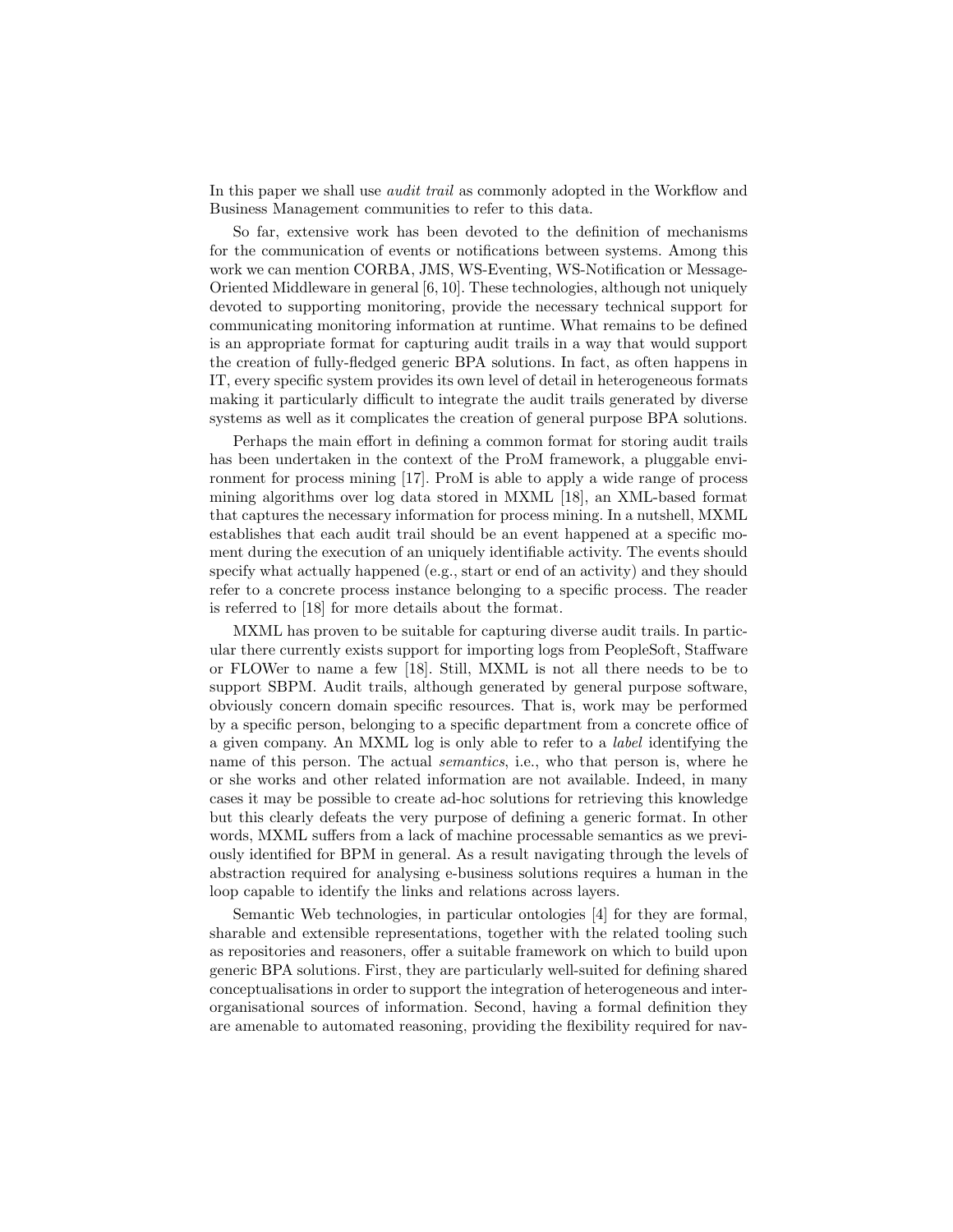igating through different levels of abstraction and querying the overall body of knowledge about the business processes. Finally, ontologies are a step forward towards Business Intelligence, since they provide a natural means for defining reaction rules or applying knowledge-based techniques like Problem-Solving Methods [15], in order to intelligently adapt the behaviour of business processes.

In the next two sections we describe the Process Mining Ontology, that aims to enhance the state-of-the-art in BPA by semantically capturing audit trails and process mining details. In order to do so, we first focus on the Events Ontology which provides the core framework for capturing events generated by IT systems. Then we present the Process Mining Ontology which builds upon the former, see Figure 1, and enhances it with mining specific definitions.

#### 3.2 Events Ontology

The Events Ontology (EVO) supports capturing events taking place during the life-cycle of both business and IT processes. It is based on MXML which is in turn based on the analysis of different types of logs in real systems [18]. Doing so ensures (i) that we capture the required information for applying several process mining algorithms;(ii) that we can import logs from some of the main existing systems, and (iii) that we can reuse and enhance ProM for mining EVO logs.



Fig. 3. Events Ontology as a UML Activity Diagram.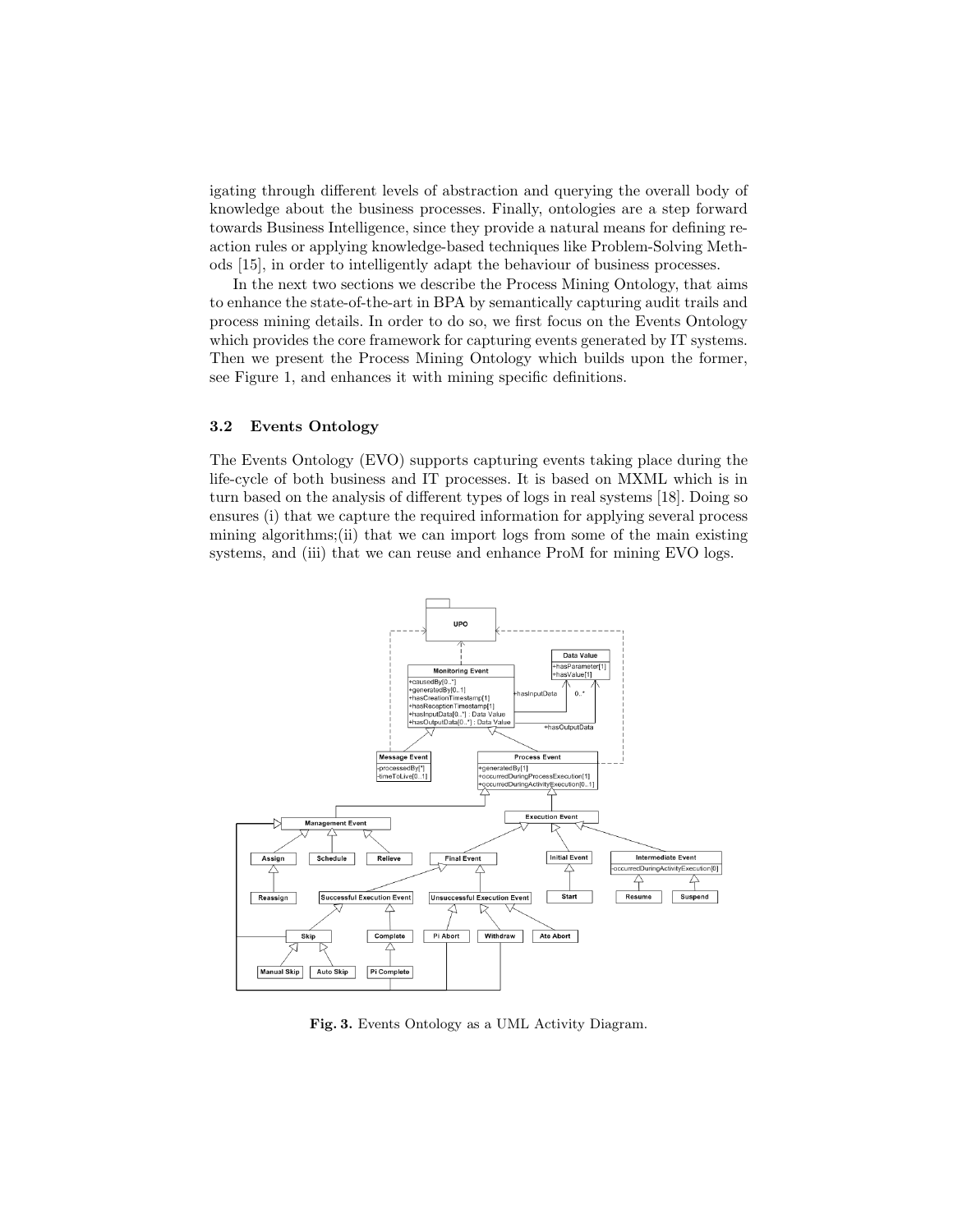Figure 3 shows the EVO as a UML class diagram<sup>2</sup>. The main concept in EVO is Monitoring Event. This concept represents events generated at a specific point on time by an IT system. Monitoring Events are therefore different from "clicking a button" as usually understood in computer science. Events are generated by an Actor which is defined in UPO and therefore allows for reusing the rest of the ontologies defined in the SUPER stack. In particular, Actor is refined both in the Organisational Ontology, where Companies, Departments, and Individuals are defined, and in the Components Ontology which describes software components.

Time is one of the main characteristics in Event processing [8]. As a consequence, each Monitoring Event has both a creation timestamp based on the clock of the system where the Event was generated, and a reception timestamp which captures the actual moment in which the Event was received. The former accommodates pre-existing logging mechanisms and supports performance analysis at the level of every specific component since it is not influenced by external aspects such as the network latency. The latter should be introduced by the events propagation infrastructure accordingly. The reception timestamp is particularly useful for monitoring distributed systems since it supports establishing a global order among all the events without the need for clock synchronisation mechanisms and also supports detecting network malfunctions. We believe this attribute will be of most relevance given that nowadays more and more business processes are interorganizational, making the application of clock synchronisation techniques particularly challenging, if even realistic.

Events may have a set of inputs and outputs which are specified as Data Value instances which identify the parameter affected and the value given. Finally, an Event may have an associated causality vector indicating other Events which caused the generation of the former. This type of causality information is particularly relevant for processes monitoring and mining although it is rarely propagated by the runtime infrastructure excepting some Event-Based infrastructures [8]. Additionally the causality vector attribute can be used for postexecution analysis derived information if necessary.

Monitoring Events are further refined into Message Events and Process Events. Message Events accommodate Messaging Systems so that their execution can also be traced. These events are therefore placeholders for information interchanged between actors. In addition to the attributes inherited from Monitoring Event, Message Events can also capture a set of actors that have already processed the event, and can include a Time-To-Live parameter which basically sets an expiry date for the event.

Process Events represent events that can take place during the life-cycle of a business or IT process, thus encompassing its management and execution. Every event will affect a specific Process and might concern some Activity belonging to this Process. Process and Activity are meta-concepts defined in the UPO. This caters for distinguishing between different executions of the same Process or Activity while it allows at the same time to access their actual definitions.

<sup>&</sup>lt;sup>2</sup> The complete ontology represented in WSML can be found at http://kmi.open.ac.uk/people/carlos/ontologies/PMO/evo.wsml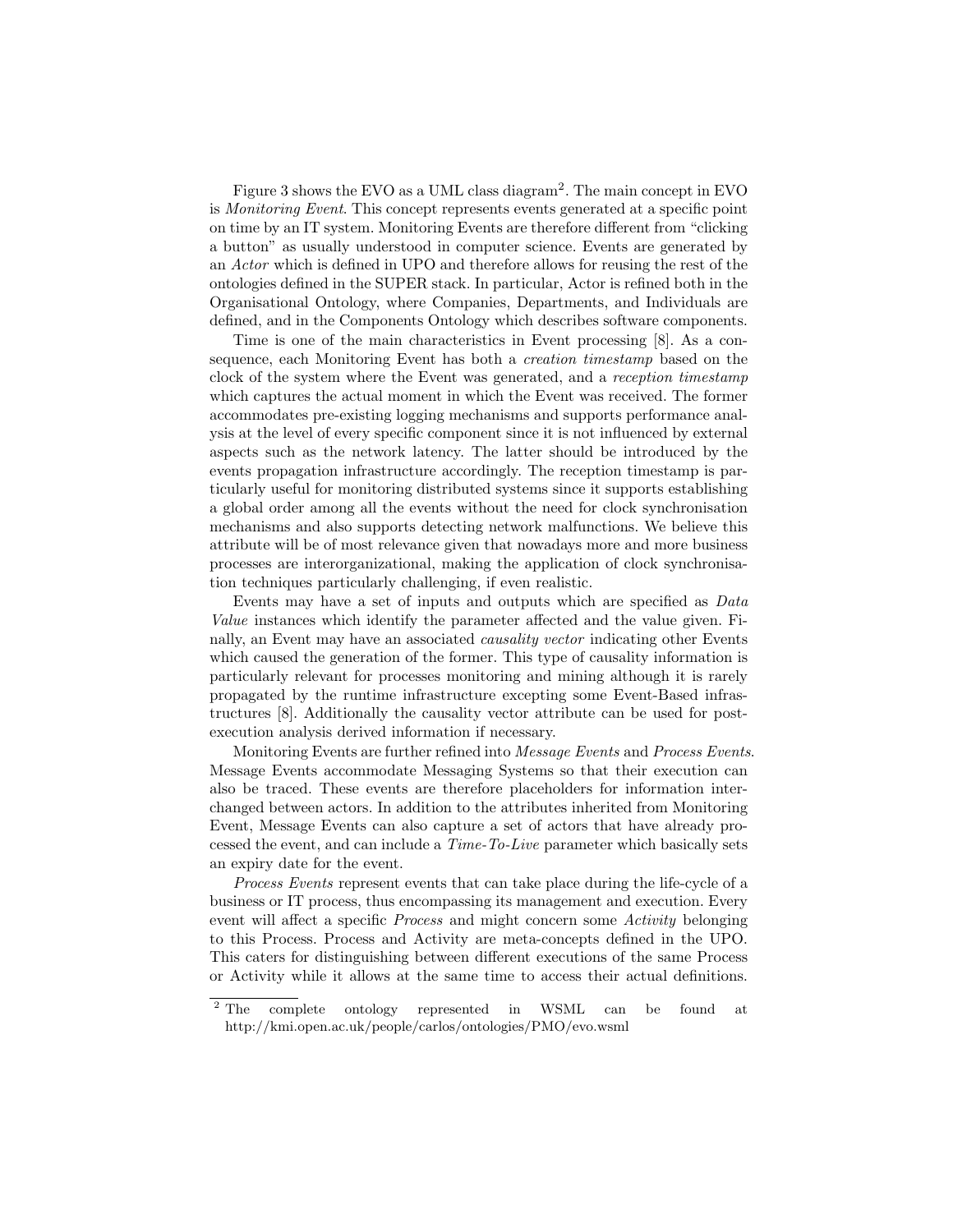Specific Business and IT processes will be defined in the BPMO and the Components Ontology respectively. Thus, by abstracting away from the specificities of the process being logged, EVO provides the means for capturing audit trails at different levels of abstraction, i.e., the process and the IT level. It is worth noting that Process Events can refer to the whole Process by omitting the Activity, e.g., "a Process is suspended", or to a specific Activity within the Process, e.g. "Activity Y was correctly executed".

The EVO refines Process Events into Management Events and Execution Events. Management Events are Process Events that are not directly caused by the execution of some Process or Activity but rather generated by the action of some external actor, typically a human but possibly an automated management system. These are usually work distribution events such as Assign, Re Assign, Schedule, Relieve, and may also affect the eventual execution of the Process, e.g., Skip, Pi Complete, Pi Abort and Withdraw.

Execution Events are Events that concern the actual execution of some Process or Activity. They are further refined into Initial Events, Intermediate Events and Final Events. Initial Events indicate the start of the execution of a process. Intermediate Events are those Execution Events which affect the actual execution but are not Final nor Initial. This is the case for Resume and Suspend. Activities within a Process are considered atomic thus, Intermediate Events cannot refer to an Activity. Should the Activity have a complex implementation which could yield Intermediate Events, these should be logged as part of the subprocess triggered by the Activity. Last, Final Events are those that conclude the execution of a process and are categorised as Successful or Unsuccessful.

Among the remaining concepts, we next describe briefly some of the main ones captured in the ontology. The correct completion of some Process or Activity is captured by means of Complete events. Conversely, Ate Abort events indicate that the execution of the Activity or Process was aborted. The reason for the execution being aborted originates from the execution itself (e.g. software exception, unexpected result). Both  $Pi$  Complete and  $Pi$  Abort are the managerial counterpart of Complete and Ate Abort, i.e., some management action has marked the Process or Activity as completed or aborted. Furthermore, the ontology includes the typical events related to the management and scheduling of processes such as Resume, Suspend, Assign, Reassign or Schedule. Finally, Skip events indicate that the Process or the Activity has been skipped, i.e. will not be executed, and is considered as being properly executed.

## 3.3 Process Mining Ontology

The Process Mining Ontology formalises different aspects relevant for mining and analysing business or IT processes<sup>3</sup>. The PMO integrates all the diverse knowledge required for mining processes by reusing additional ontologies from the SUPER ontology stack such as the EVO, the Organisational Ontology, the

<sup>&</sup>lt;sup>3</sup> The complete ontology represented in WSML can be found at http://kmi.open.ac.uk/people/carlos/ontologies/PMO/pmo.wsml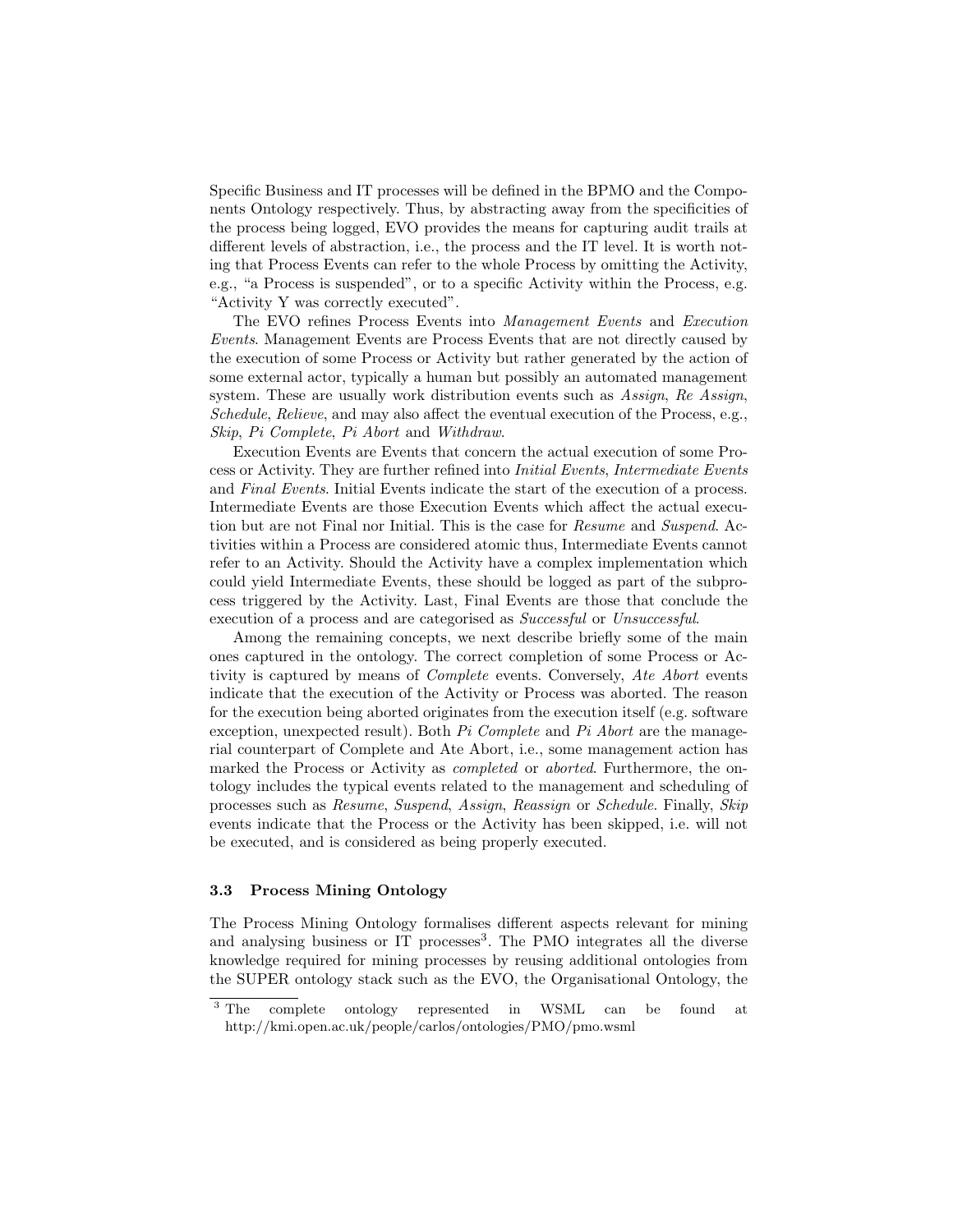BPMO and the Components Ontology, see Figure 1. PMO depends directly on the EVO since it reuses the concepts defined therein, although they remain as separate ontologies for modularity and reusability reasons. Indirectly it integrates through the UPO, the conceptualisations captured in the Organisational Ontology, the BPMO and the Components Ontology.

The PMO, shown in Figure 4, defines containers for workflows, processes and message events audit trails so as to provide the appropriate perspective for workflow, process or Messaging Systems monitoring and mining respectively. These containers are the Message Events Log, the Process Execution Log and the Workflow Log concepts. It is worth noting that although it would be possible to obtain the containers by means of queries, an explicit definition allows for attaching any analysis result obtained to them for future reuse. The PMO includes a default instance both for capturing Message Event Logs and Workflow Logs, and includes an axiom for the automated creation of instances of Process Execution Log whenever events concerning a new process are received. Further axioms ensure the events are automatically added to the corresponding containers.



Fig. 4. Process Mining Ontology as a UML Activity Diagram.

The current version of the PMO includes an initial set of mining specific axioms in an attempt to enhance current mining support with automated detection of some anomalies. Currently, the ontology supports detecting the disordered reception of events and inconsistent cause-time relationships between events. The former anomaly, which is typically due to network problems, is detected based on the use of the two timestamps captured in Monitoring Events. Basically, an axiom checks wether the events generated by some actor are received in the same order. The detection of inconsistent cause-time relationships is particularly relevant for event analysis and is based on the causality vector captured in Mon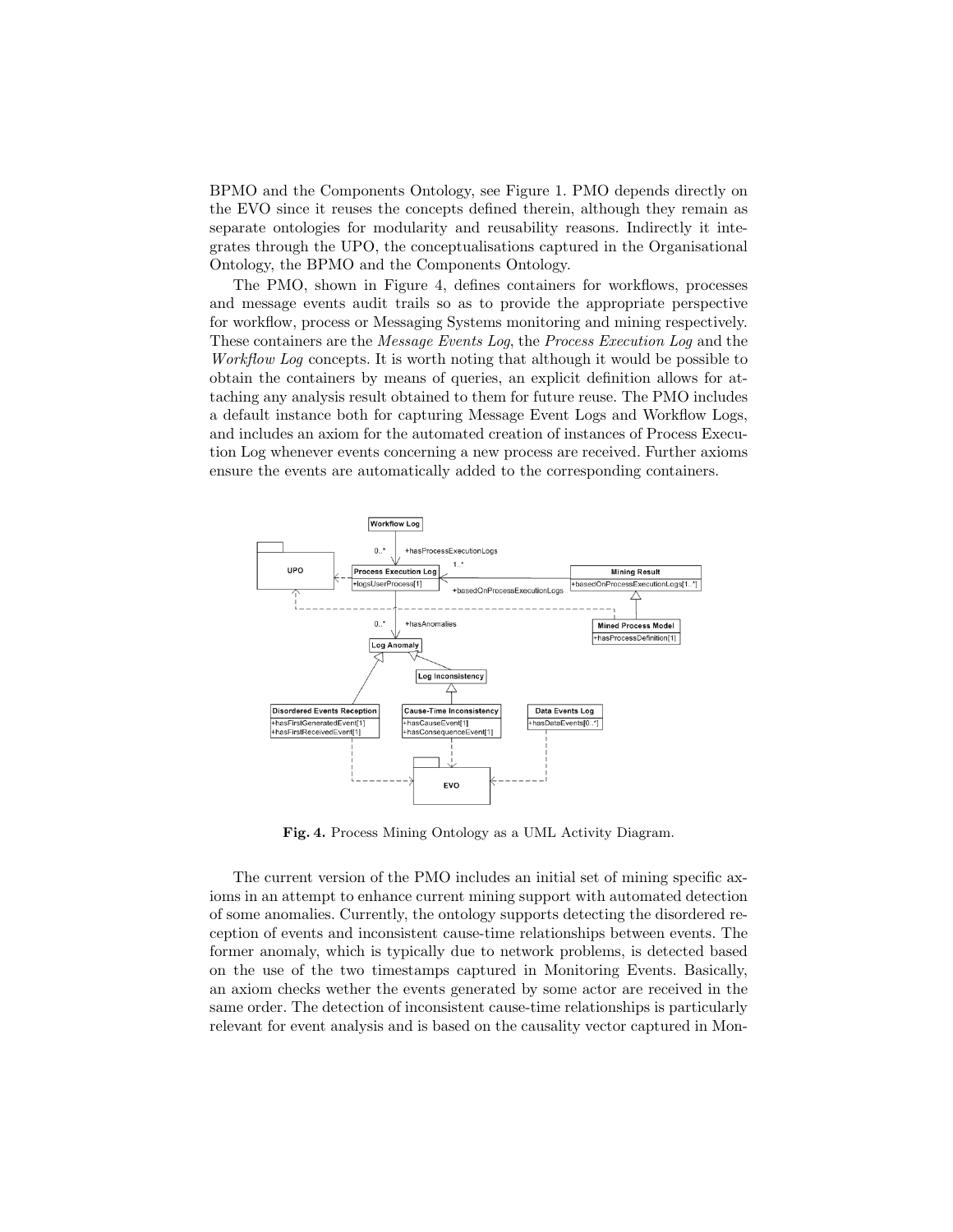itoring Events. The relationship is considered inconsistent when the cause for an event is received after the consequent event. Again, the most likely situation where this could happen is due to network communication problems between the system being monitored and the monitoring infrastructure.

It is important to note that instead of including these axioms as constraints that would basically avoid the existence of such anomalies, we define them as logic programming rules that detect and capture the anomalies as part of the conceptualisation, see Figure 4. In fact, it is well known that often systems logs present anomalies but eliminating these would also get rid of important information. For instance, the mere fact of knowing that the reception of events is disordered is relevant information from the IT perspective. Thus, detecting and capturing these avoids using anomalous data for some analysis processes while it provides and maintains valuable information for others.

Finally, the current version of the PMO defines a placeholder for capturing mining results. In particular we currently identify the super concept *Mining* Result which represents the results obtained from applying mining algorithms over the set of logs identified by the attribute Based On Process Execution Logs. Mined Process Model is the only Mining Result defined so far although we foresee concepts like the Mined Organisational Model or performance related results. Future research will be devoted to defining these concepts and to refining the anomalies conceptualisation.

# 4 Conclusions

In this paper we have introduced the lack of automation existing in state-ofthe-art BPM solutions. This drawback has been attributed to a lack of machine processable semantics and we have presented Semantic Business Process Management as approached in the SUPER project as a solution. We have focussed in particular in the challenges for the monitoring and mining of processes from a semantics perspective and we have argued for the need of ontologies to support these tasks. Finally we have described in depth the Events Ontology and the Process Mining Ontology that aim to support the analysis of enacted processes at different levels of abstraction spanning from fine grain technical details to coarse grain aspects at the business level.

The ontologies, although still subject of research and improvement are built upon solid bases stemming from one of the most complete general purpose mining solutions. The ontologies are part of an extensive formalisation of the BPM domain and therefore allow accessing the whole body of knowledge about processes, organisations or IT systems in order to support making queries at different levels of abstraction. Future research will be devoted to applying these ontologies for the monitoring and mining of the various use-cases of SUPER, using an extended version of ProM. Out of this experiments, we expect to be able to assess the suitability and benefits from using EVO and PMO for monitoring and mining as well as we might identify potential improvements for the ontologies during this process.